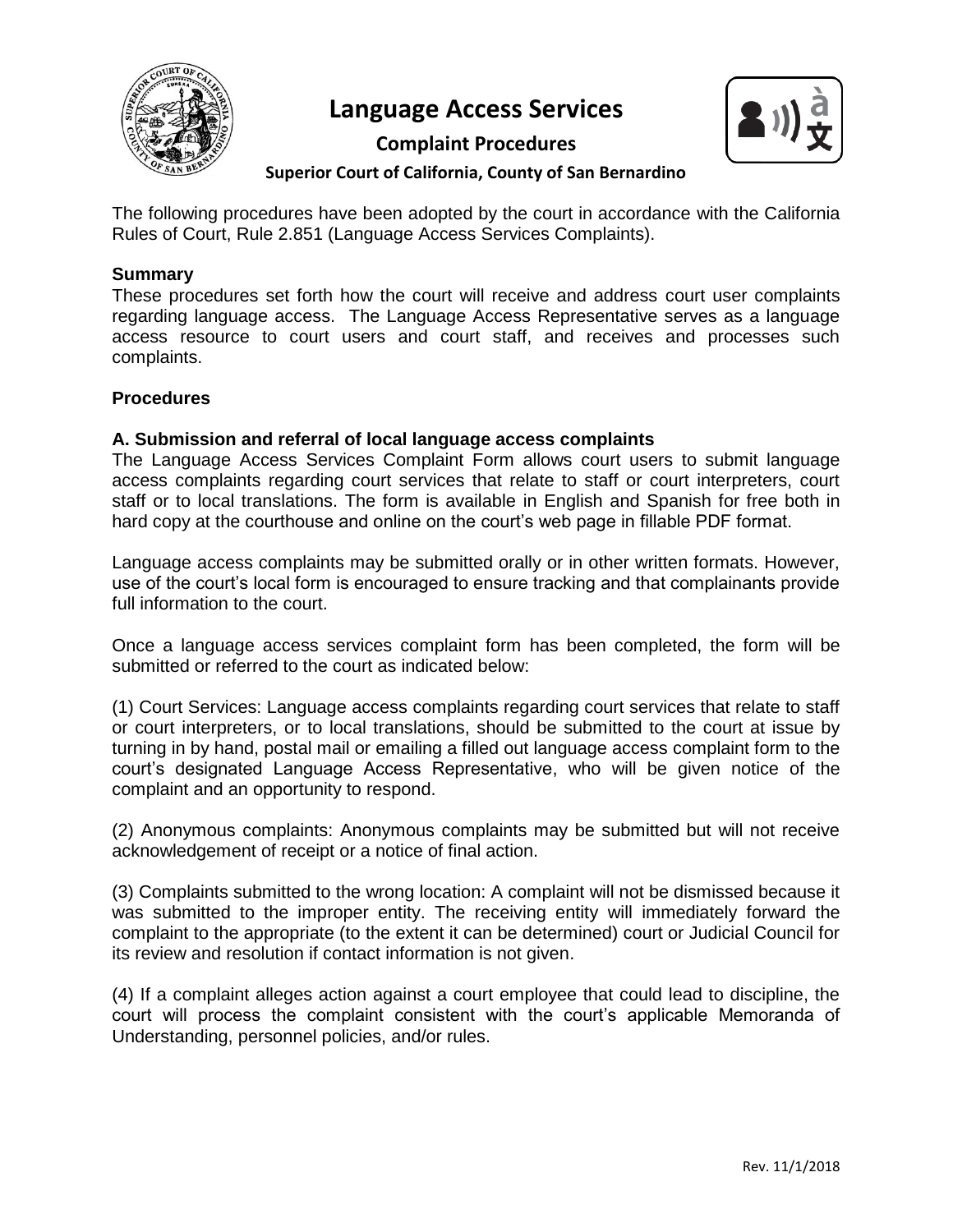San Bernardino County Superior Court Language Access Services Complaint Procedures Page 2 of 3

(5) Court user complaints regarding language access that relate to Judicial Council meetings, forms or other translated material hosted on www.courts.ca.gov, should be submitted directly to the Judicial Council at www.courts.ca.gov/languageaccess.htm.

# **B. Acknowledgment of complaint**

Except where the complaint is submitted anonymously, within 30 days after the complaint is received, the court's Language Access Representative will send the complainant a written acknowledgment that the court has received the complaint. For non-complicated language access-related complaints that can be resolved quickly, a written response to complainant indicating that the complaint has been resolved will suffice as both acknowledgement of the complaint and notice of outcome. The court will maintain the privacy of individuals named in the complaint.

# **C. Preliminary review and disposition of complaints**

Priority will be given to immediately address and respond to court user complaints regarding denial of a court interpreter for pending cases. Within 60 days, the court's Language Access Representative will conduct a preliminary review of all complaints to determine whether the complaint can be informally resolved or closed, or whether the complaint warrants additional investigation. Court user complaints regarding denial of a court interpreter for a courtroom proceeding for pending cases will be given priority.

# **D. Procedure for complaints not resolved through the preliminary review**

If a complaint cannot be resolved through the preliminary review process within 60 days, the court's Language Access Representative will inform complainant that the complaint warrants additional review.

#### **E. Notice of final action**

(1) Within 60 days after receipt of the complaint, the court will send the complainant notice of the final action taken on complaints that can be resolved during the preliminary review period. The court will maintain the privacy of individuals named in the complaint.

(2) If the complaint was not closed during the preliminary review period, the court will send notice of the final action to the complainant upon completion of a review.

(3) For non-complicated language access-related complaints that can be resolved quickly, a written response to the complainant indicating the complaint has been resolved will suffice as both acknowledgement of the complaint and notice of outcome.

#### **F. Dissatisfaction with outcome**

If a complainant is dissatisfied with the final action taken on his or her complaint, within 90 days of the date the court sends notice, he or she may submit a written follow-up statement to the Language Access Representative indicating that he or she is dissatisfied with the outcome of the complaint. The follow-up statement should be brief, specify the basis of the disagreement, and describe the reasons the complainant believes he court's action lacks merit. For example, the statement should indicate why the complainant disagrees with the notice of outcome or believes that he or she did not receive an adequate explanation in the notice of outcome. The court's response to any follow-up statement submitted by